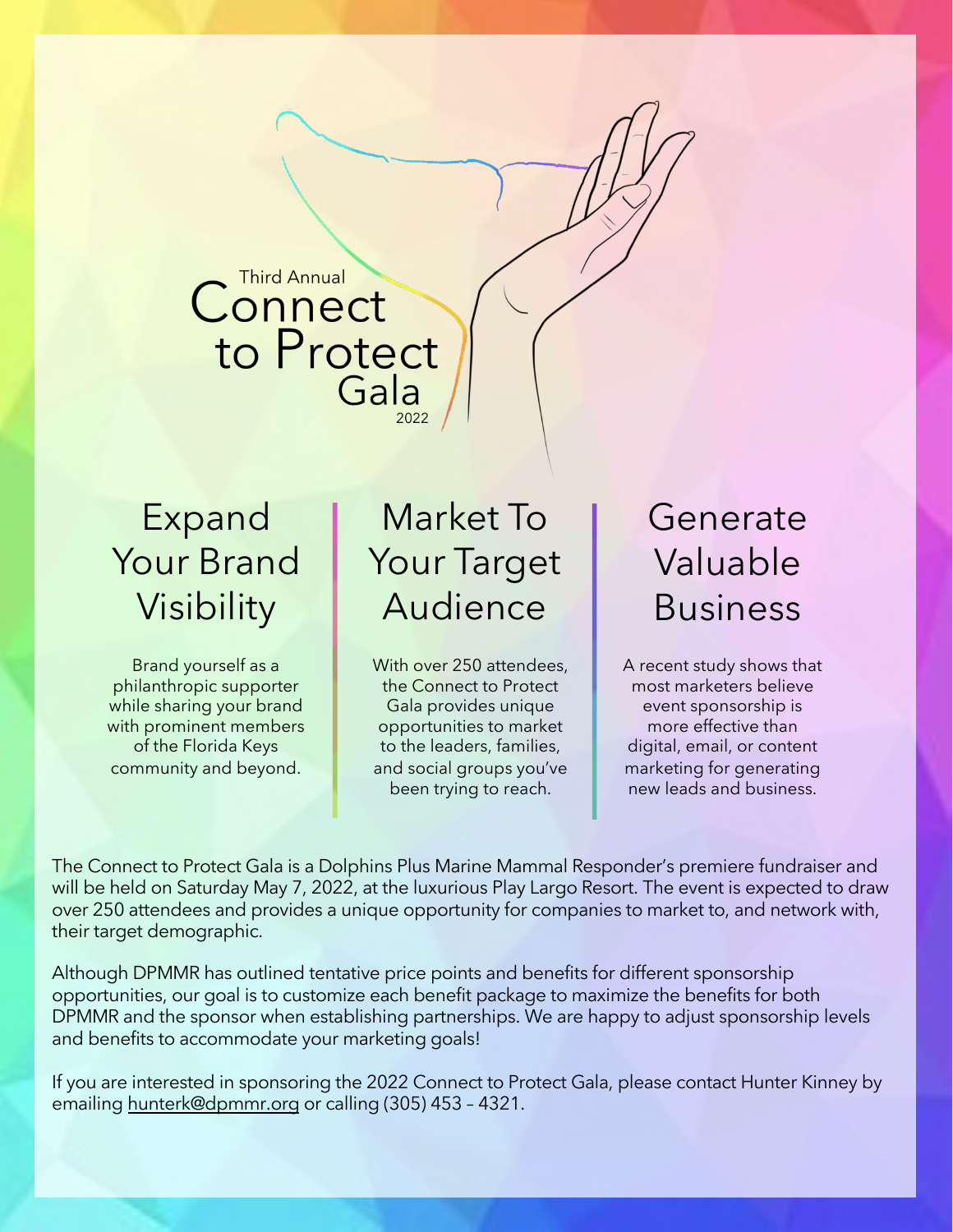#### Presenting Sponsor - \$10,000 (One Opportunity)

- §VIP Admission for Ten with Prominent Reserved Seating at Front of Ballroom
- §"Presented in Partnership with [Your Name or Brand]" listed on all Gala Branding (Website, Print, Media)
- §Logo on all Marketing Materials including Website
- ■Signage Throughout Event Venue
- ■Exclusive Press Release Highlighting Sponsorship Released to Local & Regional News Outlets
- §Exclusive Social Media Post, Blog Post, and Email Blast Highlighting Sponsorship
- §Full Page, Full Color Ad on Back Cover of Program
- §Special Shout-Out at both Private VIP Cocktail Hour and Dinner
- §Private Experience at Dolphins Plus Marine Mammal Responder
- §Private Dinner with DPMMR Leadership Team for 2-4 People

#### Main Lounge- \$6,000 (One Opportunity)

- §Digital Logo/Ads Looping in Lounge
- §Logo & Signage throughout Lounge
- §Full Page Ad in Gala Program
- §Exclusive Shout-Out or Commercial Played During Gala
- §Exclusive Social Media Post Highlighting Sponsorship
- §Logo Looping at DPMMR Gift Shop throughout Year (15,000+ Visitors Annually)
- §2 VIP Tickets If Purchased Independent of Sponsorship Table **OR** 2 Dolphin Interaction Programs if Purchased with Sponsorship Table

#### VIP Lounge- \$5,000 (One Opportunity)

- §Digital Logo/Ads Looping in Lounge
- ■Bar Top Logo & Signage in VIP Lounge
- §Opportunity to act as "Host" of the VIP Lounge
- §Full Page Ad in Gala Program
- ■Exclusive Shout-Out or Commercial Played During Gala
- ■Exclusive Social Media Post Highlighting Sponsorship
- §Logo Looping at DPMMR Gift Shop throughout Year (15,000+ Visitors Annually)

§2 VIP Tickets If Purchased Independent of Sponsorship Table **OR** 2 Dolphin Interaction Programs if Purchased with Sponsorship Table

#### Martini Dessert Experience - \$5,000 (Two Opportunities **Or** \$7,500 For Exclusive Sponsorship Rights)

- §Full Page, Full Color Ad in Gala Program
- §Logo Printed on Custom Take-Home Martini Glasses
- §Prominent Signage at Dessert Stations
- §Exclusive Shout-Out or Commercial Video Played Before Dessert Stations Open
- §Exclusive Social Media Post Highlighting Sponsorship
- §Company Logo, Social Media Tags, Website & Ad Embedded into Gala RSVP Email to All Gala Attendees
- §Logo Looping at DPMMR Gift Shop throughout Year (15,000+ Visitors Annually)

§2 VIP Tickets If Purchased Independent of Sponsorship Table **OR** 2 Dolphin Interaction Programs if Purchased with Sponsorship Table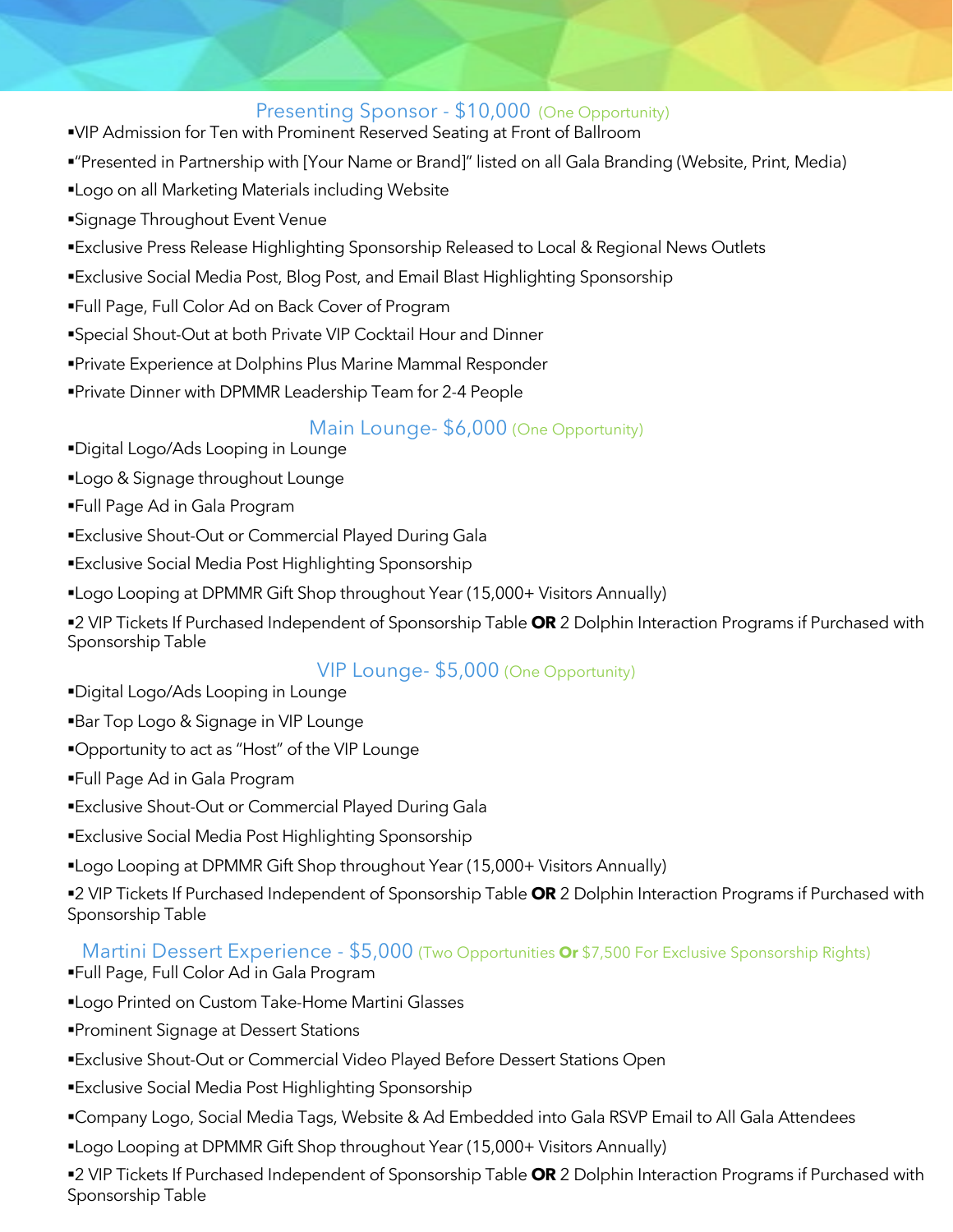#### VIP Cocktail Hour- \$5,000 (One Opportunity)

- §Prominent Signage Throughout Cocktail Hour
- ■Special Toast During Private VIP Cocktail Hour
- §Networking Opportunity as Cocktail Hour "Co-Host"
- §Full Page, Full Color Ad in Gala Program
- ■Exclusive Shout-Out or Commercial Video Played During Gala
- ■Exclusive Social Media Post Highlighting Sponsorship
- §Logo Looping at DPMMR Gift Shop throughout Year (15,000+ Visitors Annually)

§2 VIP Tickets If Purchased Independent of Sponsorship Table **OR** 2 Dolphin Interaction Programs if Purchased with Sponsorship Table

#### Dinner Sponsor- \$5,000 (One Opportunity)

- §Logo or Ad Printed on the Back of Meal Cards
- ■Special Toast to Sponsor During Dinner
- §Logo and Website Embedded in Gala RSVP Email to All Gala Attendees
- §Full Page, Full Color Ad in Gala Program
- ■Exclusive Shout-Out or Commercial Video Played During Gala
- §Exclusive Social Media Post Highlighting Sponsorship
- §Logo Looping at DPMMR Gift Shop throughout Year (15,000+ Visitors Annually)

§2 VIP Tickets If Purchased Independent of Sponsorship Table **OR** 2 Dolphin Interaction Programs if Purchased with Sponsorship Table

#### Main Bar- \$5,000 (One Opportunity)

- §Prominent Signage/Branding at Main Bar
- ■Logo on Custom Cocktail Napkins
- §Name the Gala's Signature Cocktail (Only Available at Main Bar)
- §Full Page, Full Color Ad in Gala Program
- ■Additional Branding on Signature Cocktail Page in Gala Program
- §Exclusive Shout-Out or Commercial Played During Gala
- §Exclusive Social Media Post Highlighting Sponsorship
- §Logo Looping at DPMMR Gift Shop throughout Year (15,000+ Visitors Annually)

§2 VIP Tickets If Purchased Independent of Sponsorship Table **OR** 2 Dolphin Interaction Programs if Purchased with Sponsorship Table

#### Accessory Bar- \$2,500 (Two Opportunities)

- ■Bar Top Logo & Signage at Sponsored Bar
- ■Logo on Custom Cocktail Napkins Distributed at Sponsored Bar
- §Half Page, Full Color Ad in Gala Program
- §Exclusive Shout-Out or Commercial Played During Gala
- §Exclusive Social Media Post Highlighting Sponsorship
- §Logo Looping at DPMMR Gift Shop throughout Year (15,000+ Visitors Annually)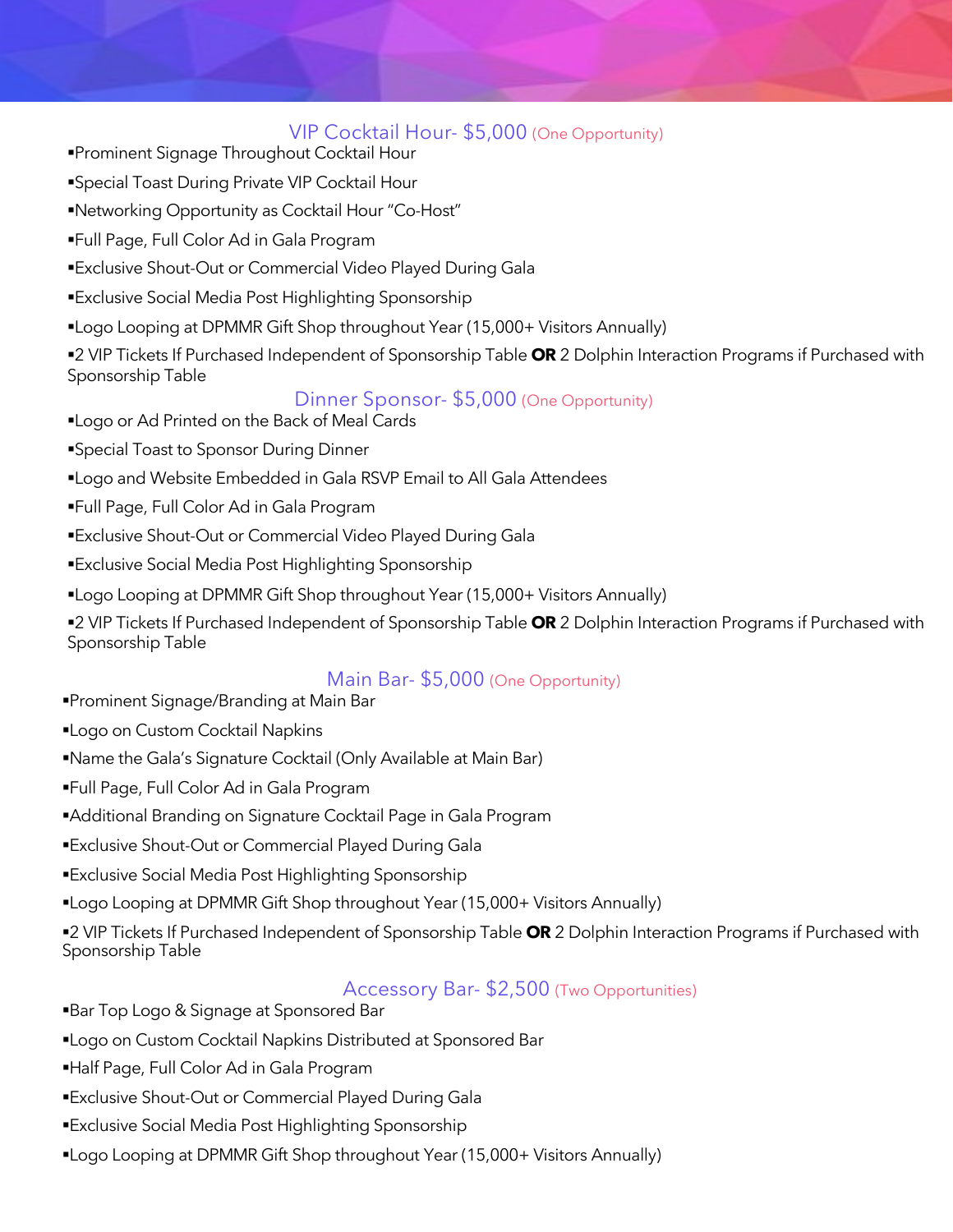#### Live Auction -\$5,000 (One Opportunity)

- §Logo placed on Bidder Paddles (Distributed to Each Attendee)
- §Special Shout-Out During Live Auction
- ■Promotion on Live Auction Item Tables
- §Full Page, Full Color Ad in Gala Program
- ■Exclusive Social Media Post Highlighting Sponsorship
- §Logo Looping at DPMMR Gift Shop throughout Year (15,000+ Visitors Annually)

§2 VIP Tickets If Purchased Independent of Sponsorship Table **OR** 2 Dolphin Interaction Programs if Purchased with Sponsorship Table

#### Check Out - \$5,000 (One Opportunity)

- §Printed Ad (5" x 7") Distributed to Each Guest
- ■Logo on Check Out Bags
- §Prominent Signage & Logo Placed at Each Check Out Table
- §Full Page, Full Color Ad in Gala Program
- ■Exclusive Shout-Out or Commercial Video Played During Gala
- ■Exclusive Social Media Post Highlighting Sponsorship
- §Logo Looping at DPMMR Gift Shop throughout Year (15,000+ Visitors Annually)

§2 VIP Tickets If Purchased Independent of Sponsorship Table **OR** 2 Dolphin Interaction Programs if Purchased with Sponsorship Table

#### Shuttle Service - \$5,000 (One Opportunity)

- §Branding/Signage throughout Shuttle Vehicles
- §Signage at Shuttle Pick-Up/Drop-Off Area
- §Website/Socials Embedded in Pre or Post Event DPMMR Email Blast
- §Full Page, Full Color Ad in Gala Program
- ■Exclusive Shout-Out or Commercial Played During Gala
- §Multiple Announcements Throughout Event Promoting Shuttle Service Presented By [Your Brand]
- ■Exclusive Social Media Post Highlighting Sponsorship
- §Logo Looping at DPMMR Gift Shop throughout Year (15,000+ Visitors Annually)

§2 VIP Tickets If Purchased Independent of Sponsorship Table **OR** 2 Dolphin Interaction Programs if Purchased with Sponsorship Table

#### Take Home Gift - \$5,000 (One Opportunity)

- §Branded Gift-Bags Distributed to Each Guest
- §Business Highlight Website Link embedded in DPMMR Newsletter following Gala
- §Full Page, Full Color Ad in Gala Program
- §Exclusive Shout-Out or Commercial Played During Gala
- ■Exclusive Social Media Post Highlighting Sponsorship
- §Logo Looping at DPMMR Gift Shop throughout Year (15,000+ Visitors Annually)

§2 VIP Tickets If Purchased Independent of Sponsorship Table **OR** 2 Dolphin Interaction Programs if Purchased with Sponsorship Table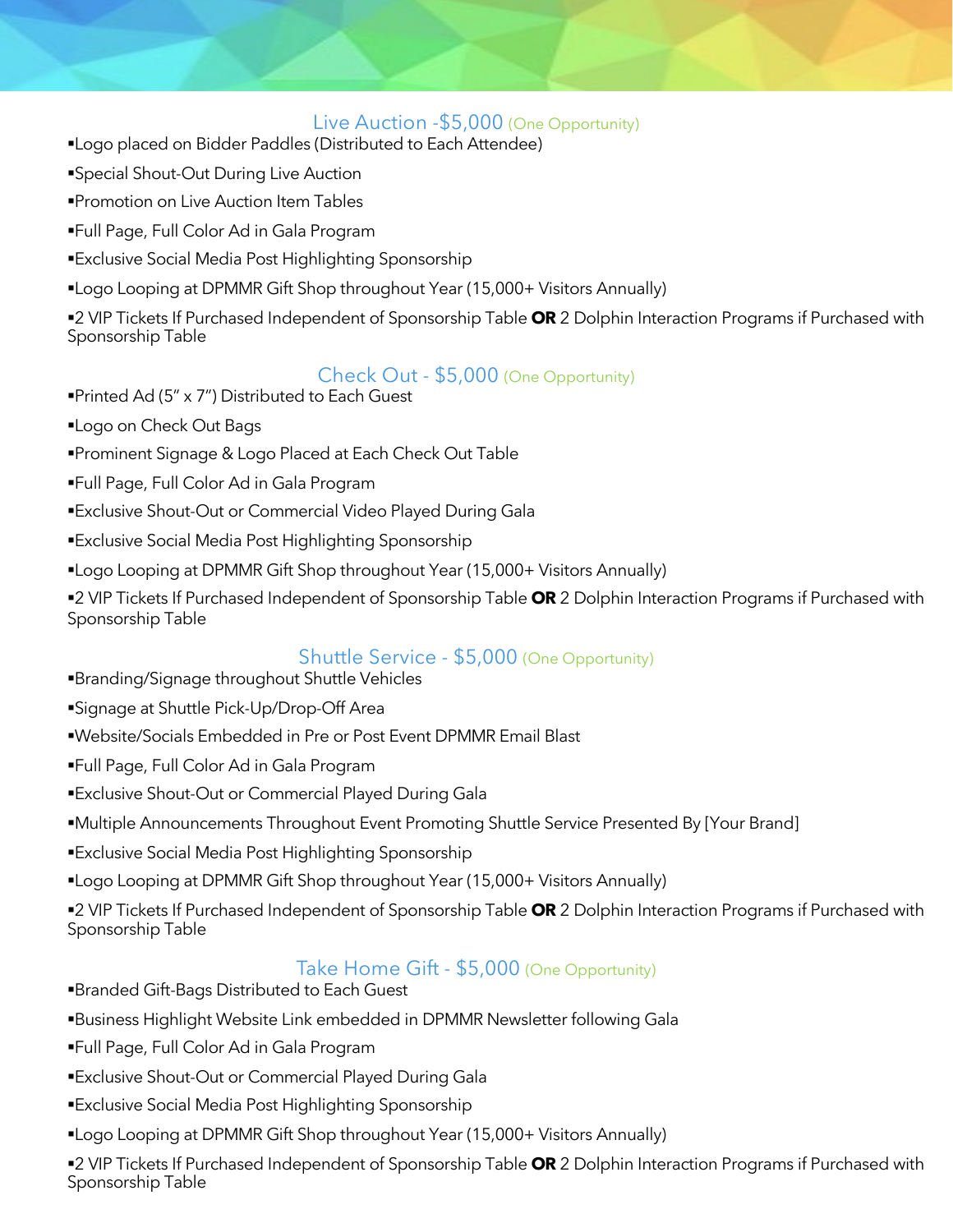#### Lighting- \$2,500 (One Opportunity)

- §Large Logo at Lighting Booth Located in the Ballroom
- §Special "Black Out" Video Recognition During Live Auction
- §Full Page, Full Color Ad in Gala Program
- §Social Media Post Highlighting Sponsorship
- §Logo Looping at DPMMR Gift Shop throughout Year (15,000+ Visitors Annually)

#### Welcome Champagne - \$2,500 (Taken)

- ■2.5" Round, Full- Color, Double-Sided Ad Attached to Each Passed Champagne Glass
- §Half Page, Full Color Ad in Gala Program
- §Logo Looping at DPMMR Gift Shop throughout Year (15,000+ Visitors Annually)

#### Program - \$2,500 (Taken)

- ■Logo on Front Cover of Gala Program
- §Full Page, Full Color Ad in Gala Program
- §Business Card Inserted In the Inside Cover of Gala Programs
- ■Logo Looping at DPMMR Gift Shop throughout Year (15,000+ Visitors Annually)

#### Entertainment - \$2,500 (Four Opportunities)

- ■Signage on Stage During Entertainment
- §Special Shout-Out from Artist or DJ during Performance
- §Half Page, Full Color Ad in Gala Program
- ■Mention In Program Next to Artist Bio
- ■Social Media Post Highlighting Sponsorship Before & After Event

#### Audio/Visual-\$2,500 (One Opportunity)

- §Large Logo at Audio/Visual Booth Located in the Ballroom
- §Special Video Recognition During Dinner
- §Full Page, Full Color Ad in Gala Program
- §Social Media Post Highlighting Sponsorship
- §Logo Looping at DPMMR Gift Shop throughout Year (15,000+ Visitors Annually)

#### Silent Auction -\$2,500 (Two Opportunities)

- §Prominent Signage on Silent Auction Tables
- ■Logo on Silent Auction Pens
- ■Logo on Silent Auction Winning Bidder Poster
- ■Shout-Out from M.C. Twice During Silent Auction
- §Half Page, Full Color Ad in Gala Program
- §Social Media Post Highlighting Sponsorship
- §Logo Looping at DPMMR Gift Shop throughout Year (15,000+ Visitors Annually)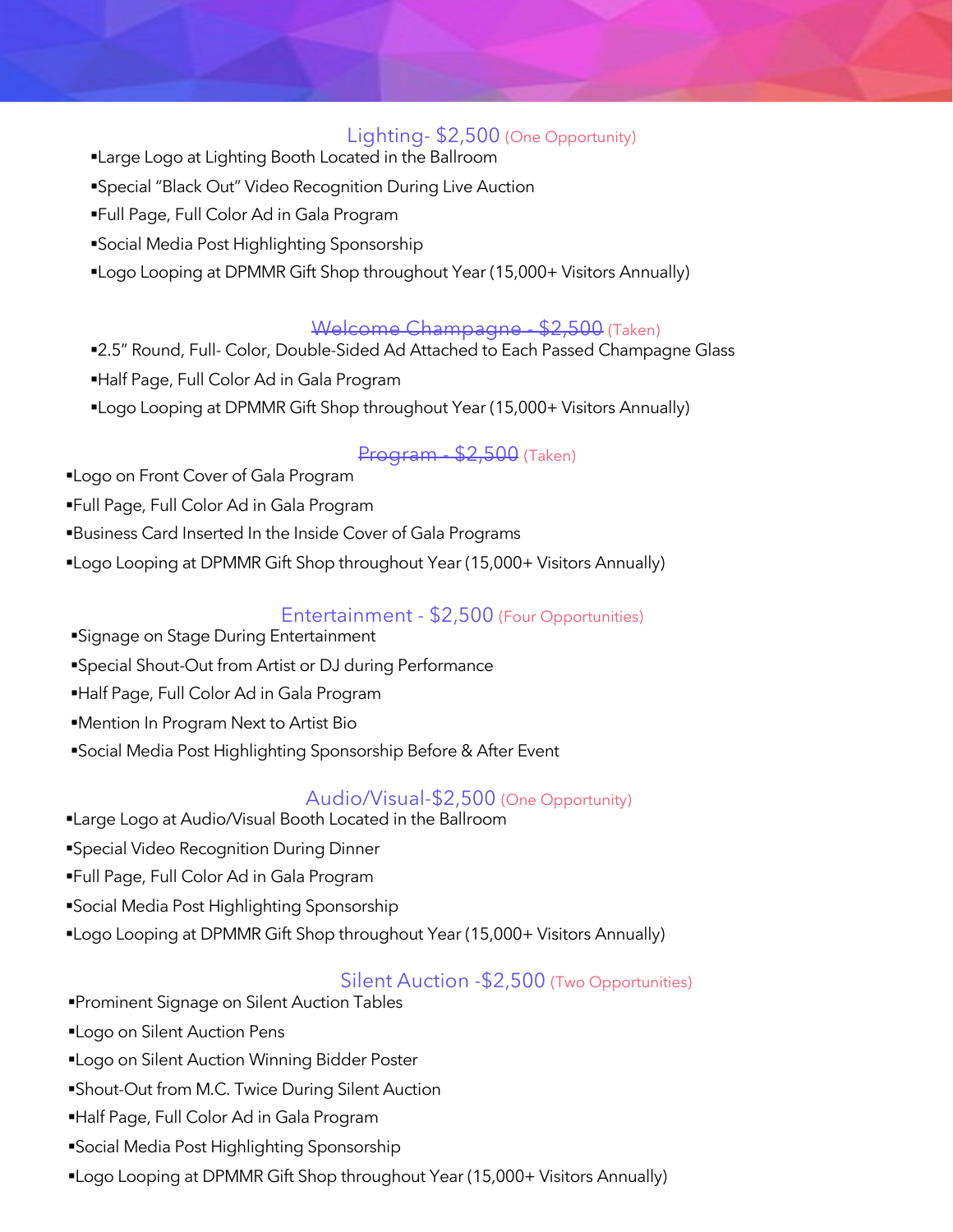#### Centerpieces - \$2,500 (One Opportunity)

- ■Place Card with Company Logo at Center of Each Table stating:
- "Centerpieces Sponsored By [Your Brand]"
- ■Company Logo on Table Numbers At Each Table
- §Half Page, Full Color Ad in Gala Program
- ■Exclusive Shout-Out from M.C. During Cocktail Hour
- §Logo Looping at DPMMR Gift Shop throughout Year (15,000+ Visitors Annually)

#### Main Raffle - \$2,500 (One Opportunity)

§Prominent Signage on Raffle Tables §Logo On Raffle Ticket Collection Boxes §Logo at Raffle Sales Booth ■Logo on Silent Auction Winning Bidder Poster §Shout-Out from M.C. Twice During Raffles §Half Page, Full Color Ad in Gala Program §Social Media Post Highlighting Sponsorship §Logo Looping at DPMMR Gift Shop throughout Year (15,000+ Visitors Annually)

#### Poster/Print - \$1,500 (One Opportunity)

- §"Signage Sponsored By: [Your Logo]" Printed on Each Poster/Sign
- ■Quarter Page, Full Color Ad in Gala Program
- §Social Media Post Highlighting Sponsorship

#### Wine Wall- \$1,500 (One Opportunity)

- ■Large Logo At Top of Wine Wall
- ■Quarter Page, Full Color Ad in Gala Program
- ■Logo on Wine Wall Promotion in Gala Program
- §Social Media Post Highlighting Sponsorship

#### Volunteer Meals- \$1,500 (One Opportunity)

- §Printed Ad Distributed to Each Volunteer
- §Logo In Hospitality Room
- ■Quarter Page, Full Color Ad in Gala Program
- §Social Media Post Highlighting Sponsorship

#### Specialty Raffle - \$1,200 (Three Opportunities)

- §Company Logo on Raffle Tickets & Collection Box
- ■Signage at Raffle Table
- ■Quarter Page, Full Color Ad in Gala Program
- §Social Media Post Highlighting Sponsorship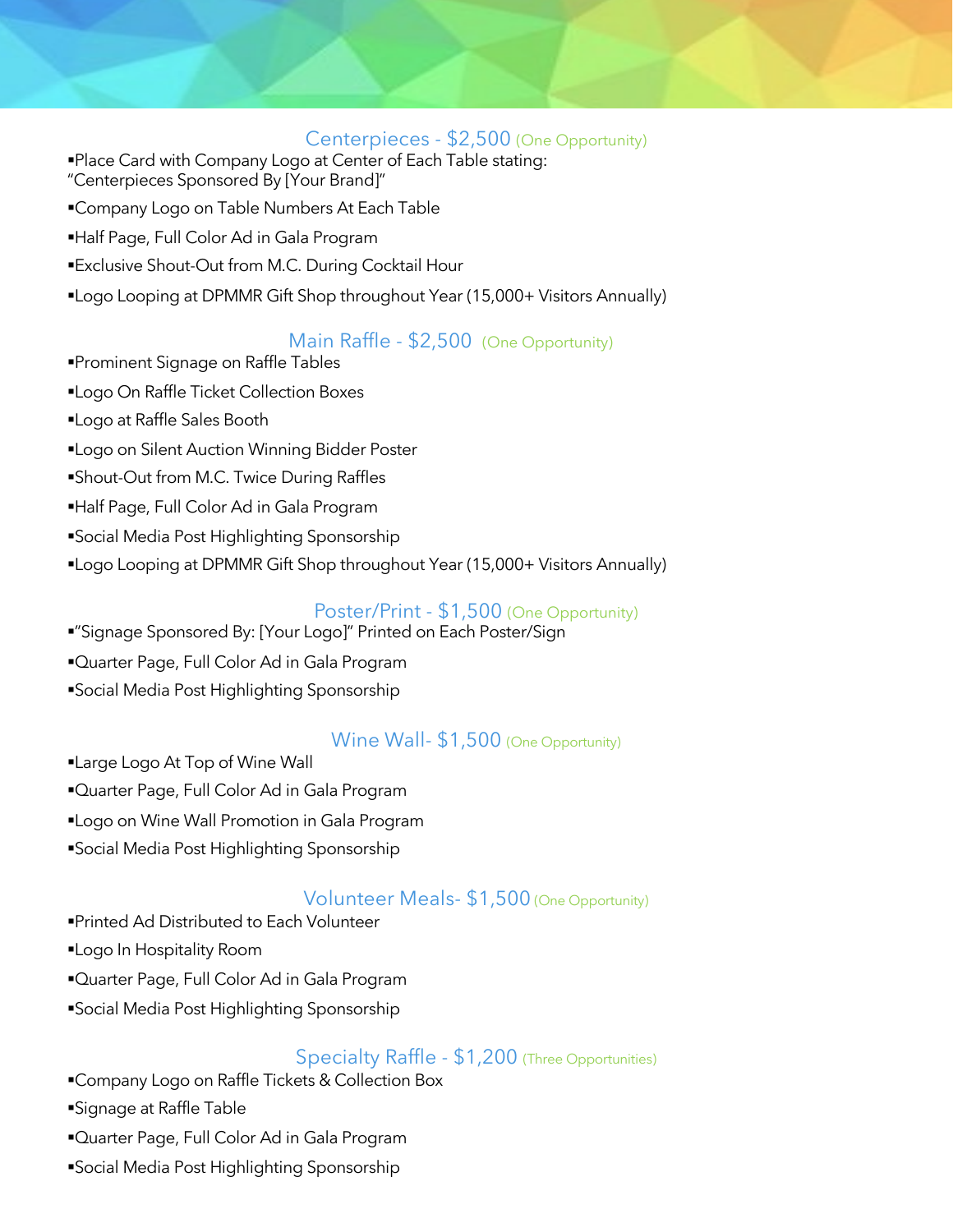Advertising \$1,000 (TAKEN)

§Half Page, Full Color Ad in Gala Program

§Social Media Post Highlighting Sponsorship

#### Entrance - \$1,000 (TAKEN)

§Logo/Signage Placed At Check-In

§Quarter Page, Full Color Ad in Gala Program

§Social Media Post Highlighting Sponsorship

#### Videographer - \$1,000 (One Opportunity)

§Quarter Page, Full Color Ad in Gala Program §Special Shout Out During Event from M.C. §Social Media Post Highlighting Sponsorship

#### Photographer - \$1,000 (TAKEN)

§Logo At Photography Station

■Quarter Page, Full Color Ad in Gala Program

§Social Media Post Highlighting Sponsorship